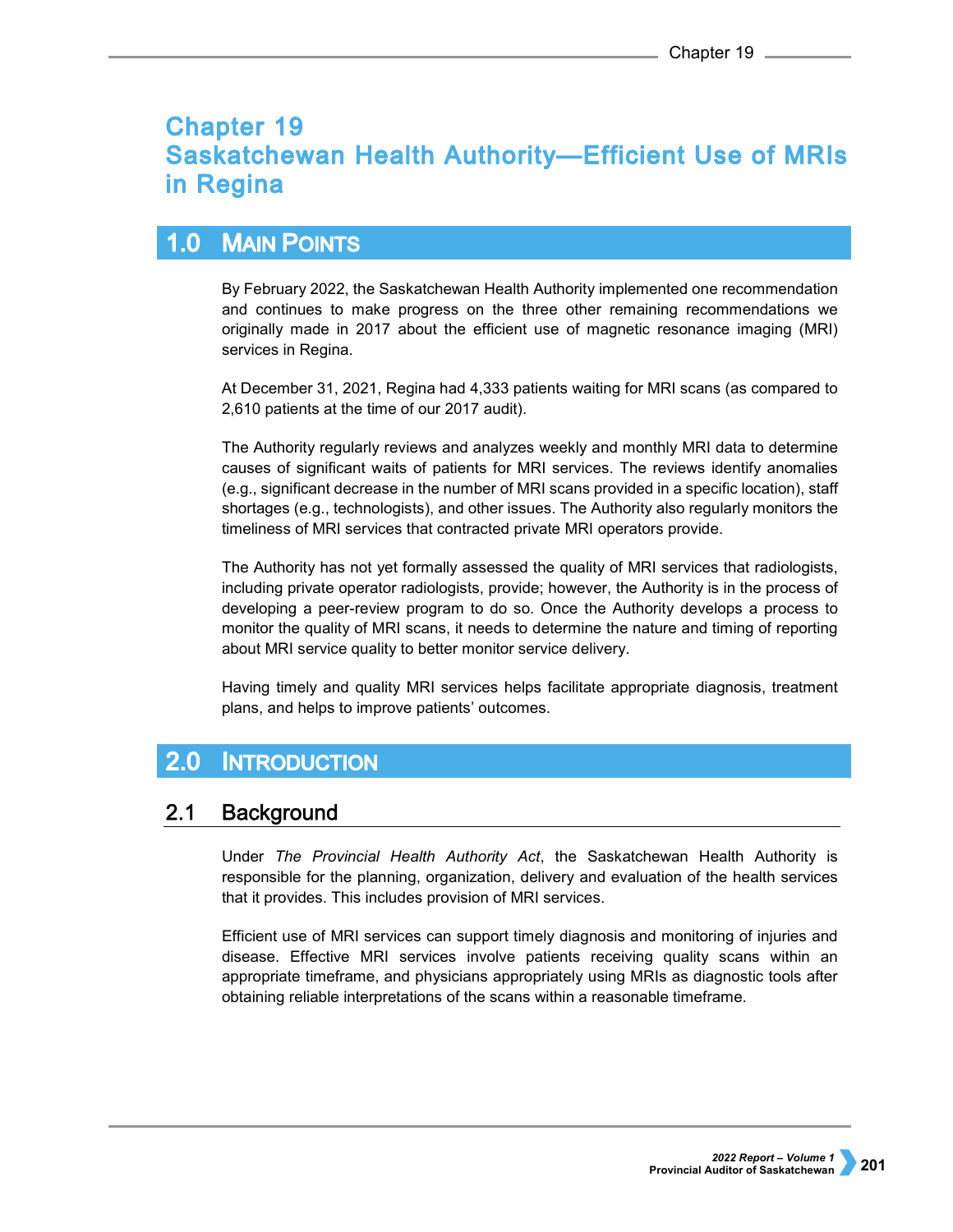

The Authority has eight MRI scanners in six Saskatchewan hospitals located in:

- Dr. F.H. Wigmore Regional Hospital in Moose Jaw
- Regina General Hospital (two)
- **▶ Saskatoon City Hospital**
- $\triangleright$  Royal University Hospital (two) in Saskatoon
- St. Paul's Hospital in Saskatoon
- Lloydminster Hospital<sup>[1](#page-1-0)</sup>

In 2020–21, the six hospitals provided approximately 33,500 MRI scans.[2](#page-1-1) In addition, the Authority contracted two licensed private-imaging operators to supplement hospital-based MRI services in Regina and Saskatoon. $3$  The contracts require the licensed private operators to conduct a total of 10,000 MRI scans each year.

*The Patient Choice Medical Imaging Act* gives Saskatchewan residents the option of personally paying for MRI services through a licensed private operator. The Act requires private operators to provide a free MRI scan to an individual on the public MRI waitlist for each scan personally paid for by residents (i.e., one-for-one model). In 2020–21, the Authority received 2,142 MRI scans through the one-for-one model.

#### **Focus of Follow-Up Audit**  $2.2$

This chapter describes our second follow-up audit of management's actions on the recommendations we first made in 2017.

In 2017, we assessed the Saskatchewan Health Authority's processes for efficient use of MRIs in Regina. Our *2017 Report – Volume 1*, Chapter 10, concluded the Authority had effective processes other than the areas identified in our seven recommendations.[4](#page-1-3) By January 2020, the Authority implemented three of the seven recommendations.<sup>[5](#page-1-4)</sup>

To conduct this audit engagement, we followed the standards for assurance engagements published in the *CPA Canada Handbook—Assurance* (CSAE 3001). To evaluate the Authority's progress toward meeting our recommendations, we used the relevant criteria from the original audit. The Authority's management agreed with the criteria in the original audit.

To complete this follow-up, we interviewed key staff at the Authority, and examined its reports and other relevant documents related to MRI services.

## <span id="page-1-0"></span>**3.0 STATUS OF RECOMMENDATIONS**

This section sets out each recommendation including the date on which the Standing Committee on Public Accounts agreed to the recommendation, the status of the recommendation at February 28, 2022, and the Authority's actions up to that date.

 <sup>1</sup> Patients in Lloydminster can receive MRI services at the community-based scanner provided through a contract between the Saskatchewan Health Authority, Alberta Health Services, and Lloydminster Medical Imaging.

<span id="page-1-1"></span><sup>2</sup> [saskatchewan.ca/residents/health/accessing-health-care-services/medical-imaging/medical-imaging-wait-times#supply-and](http://www.saskatchewan.ca/residents/health/accessing-health-care-services/medical-imaging/medical-imaging-wait-times#supply-and-demand)[demand](http://www.saskatchewan.ca/residents/health/accessing-health-care-services/medical-imaging/medical-imaging-wait-times#supply-and-demand) (5 April 2022).

<span id="page-1-3"></span><span id="page-1-2"></span>[saskatchewan.ca/residents/health/accessing-health-care-services/medical-imaging/procedures/magnetic-resonance-imaging](http://www.saskatchewan.ca/residents/health/accessing-health-care-services/medical-imaging/procedures/magnetic-resonance-imaging-exam#service-locations)[exam#service-locations](http://www.saskatchewan.ca/residents/health/accessing-health-care-services/medical-imaging/procedures/magnetic-resonance-imaging-exam#service-locations) (29 March 2022).<br>4 2017 Report – Volume 1, Chapter 10, pp. 133–146

<span id="page-1-4"></span><sup>4</sup> *2017 Report – Volume 1*[, Chapter 10,](https://auditor.sk.ca/pub/publications/public_reports/2017/Volume_1/10_RQRHA%20_MRI.pdf) pp. 133–146 5 *2020 Report – Volume 1*, Chapter 25, pp. 247–255.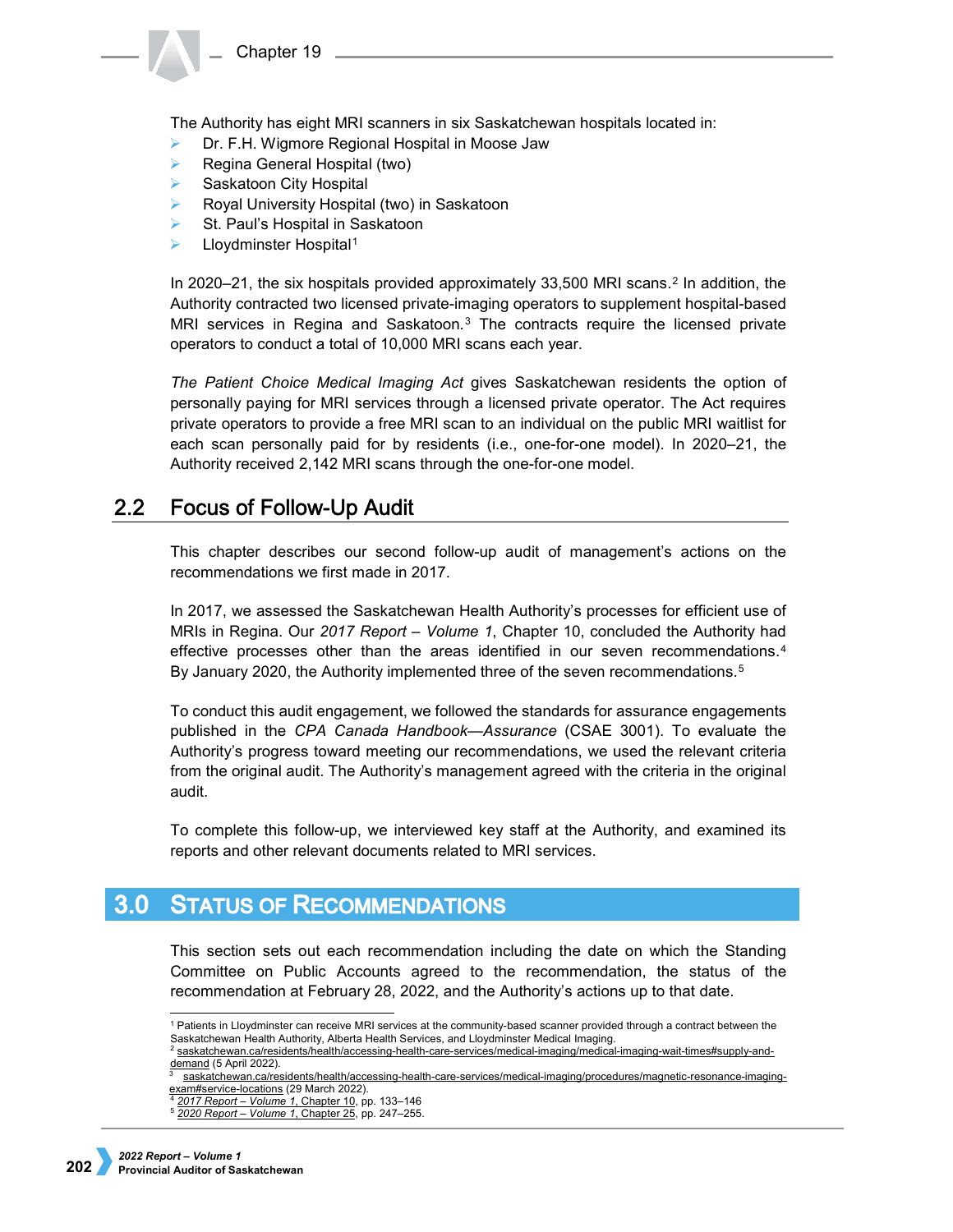#### $3.1$ **MRI Data Regularly Analyzed**

*We recommended the Saskatchewan Health Authority regularly analyze MRI data to determine causes of significant waits of patients for MRI services. (2017 Report – Volume 1,* p. 140, Recommendation 1; Public Accounts Committee agreement June 13, 2018)

## **Status***—*Implemented

The Saskatchewan Health Authority regularly analyzes MRI data to determine causes of significant waits of patients for MRI services.

The Authority uses data from its IT system called the Radiology Information System (RIS) to closely monitor completion of MRI scans. Since our 2020 follow-up audit, the Authority continued to use detailed reports to help staff analyze its data about MRI services. In addition, it developed new reporting tools to help monitor MRI services. Examples of weekly and monthly reports reviewed by senior management include:

- $\triangleright$  The community MRI contract target report—sets out the number and type of MRIs provided by its contracted private-imaging operators compared to their target number of MRIs expected under the contract with the Authority. The Authority began using this report to monitor MRIs provided by private operators in 2020–21.
- $\triangleright$  Wait-time buckets report—shows MRI exams outstanding at a point in time filtered by priority level and by specific categories (e.g., cardiac, spine).<sup>[6](#page-2-0)</sup> The Authority began using this report in 2021–22.
- Provincial patient count report—shows the number of patients receiving MRIs by patient type (i.e., emergency, inpatient, outpatient) across facilities.
- MRI waitlist analysis monthly rollup report—provides the number of patient requests waiting in three areas (i.e., Regina, Saskatoon, Moose Jaw) by priority level.

At December 31, 2021, Regina had 4,333 patients waiting for MRI scans. Of those, 1,245 (28%) had not waited for more than seven days for an MRI in Regina. As shown in **Figure 1,** there was an increase of patients waiting by each priority level since 2019.<sup>[7](#page-2-1)</sup> Authority management indicated that demand continues to exceed capacity for MRI services.

| <b>MRI Priority Level</b>       | <b>At December 31, 2019</b> |                             |                      | At December 31, 2021       |                             |                             |
|---------------------------------|-----------------------------|-----------------------------|----------------------|----------------------------|-----------------------------|-----------------------------|
|                                 | <b>More than</b><br>7 days  | <b>More than</b><br>30 days | More than<br>90 days | <b>More than</b><br>7 days | <b>More than</b><br>30 days | <b>More than</b><br>90 days |
| Level 2 (Urgent)                | 5                           | 9                           | 0                    | 14                         | 21                          | 20                          |
| Level 3 (Semi-Urgent)           | 482                         | 345                         | 66                   | 561                        | 647                         | 539                         |
| Level 4 (Non-Urgent)            | 241                         | 271                         | 77                   | 207                        | 528                         | 551                         |
| <b>Total number of patients</b> | 728                         | 625                         | 143                  | 782                        | 1.196                       | 1,110                       |

## **Figure 1—Number of Patients Waiting to be Scheduled for a Regina MRI by Priority Level**

Source: Adapted from information provided by the Saskatchewan Health Authority.

<span id="page-2-1"></span><span id="page-2-0"></span> $\overline{\phantom{a}}$  The Authority classifies MRIs in four priority levels: Level 1 (emergency) MRI done within 24 hours; Level 2 (urgent) within 2-7  $\overline{\phantom{a}}$ days; Level 3 (semi-urgent) within 8-30 days; and Level 4 (non-urgent) within 31-90 days.<br><sup>7</sup> At December 31, 2019, Regina had 3,237 patients waiting for MRI scans—1,741 (54%) had not waited for more than seven days.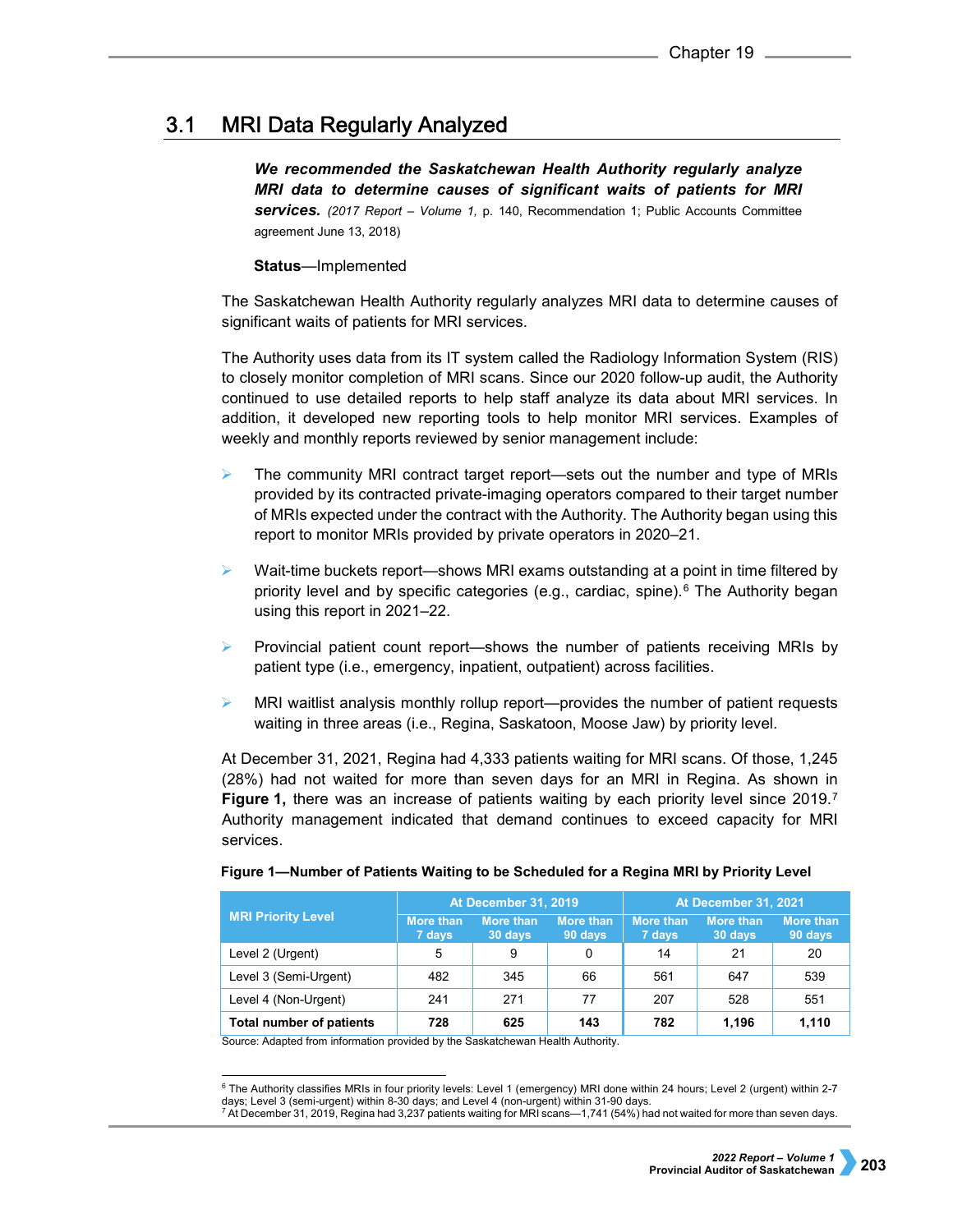Senior management discuss (via email, informal meetings) and analyze the weekly and monthly reports to help identify issues such as anomalies (e.g., significant decrease in the number of MRI exams provided in a specific location), staffing issues (e.g., shortage of technologists), and whether private operators are meeting contracted MRI targets.

The Authority also uses its Medical Imaging Executive Committee to discuss MRI services. At each meeting, management provides an update on MRI wait times and service demands. For example, in November 2020, management indicated there was a backlog of Level 2 (i.e., urgent) MRIs and were developing a strategy to decrease wait times (e.g., investing in staff overtime to help address backlogs).

Systematic data analysis on MRI services can help identify root causes for delays and opportunities to enhance efficiency.

#### **Quality of MRI Services Not Yet Assessed**  $3.2<sub>2</sub>$

*We recommended the Saskatchewan Health Authority formally and systematically assess the quality of MRI services that radiologists provide.*  (*2017 Report – Volume 1*, p. 143, Recommendation 4; Public Accounts Committee agreement June 13, 2018)

**Status**—Partially Implemented

*We recommended the Board of the Saskatchewan Health Authority receive periodic reports on the timeliness and quality of MRI services, including actions taken to address identified deficiencies.* (*2017 Report – Volume 1*, p. 146, Recommendation 7; Public Accounts Committee agreement June 13, 2018)

## **Status**—Partially Implemented

The Saskatchewan Health Authority does not formally and systematically assess the quality of MRI services radiologists provide, but work is underway. It expects to provide senior management with periodic reports on the quality of MRI services once it assesses the quality of those services.

The Authority revised its reporting so the Board no longer receives and reviews periodic reports on MRI services. Rather, this is now the responsibility of Authority senior management.<sup>[8](#page-3-0)</sup>

In June 2019, the Authority began working with eHealth to develop an IT system to help assess the quality of radiologists' interpretations of MRI scans. It plans to use the system to support formal peer reviews of the scans performed. Because of the COVID-19 pandemic, the Authority put this project on hold. The Authority continues to work with eHealth and plans to implement the IT system in 2022–23.

Once the Authority develops a process to assess the quality of MRI services provided, senior management expects to determine the nature and timing of reporting required about MRI service quality.

<span id="page-3-0"></span> <sup>8</sup> As reported in our *2020 Report – Volume 1*, Chapter 25, the Authority provided the Board and senior management with periodic reports on the timeliness of MRI services. We found the Authority continued to provide senior management with such reports.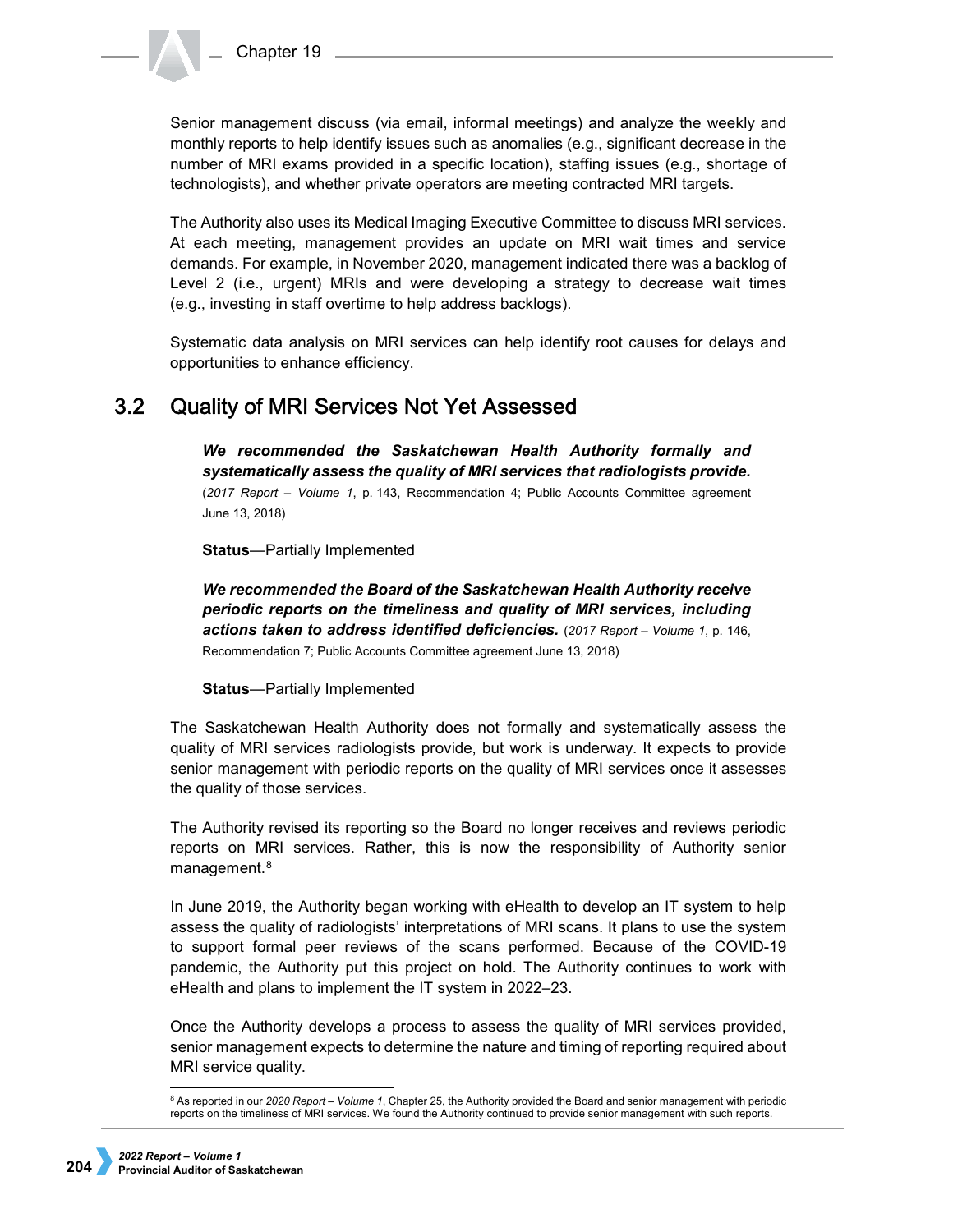Without formally and systematically assessing the quality of MRI services that radiologists provide, the Authority does not know whether they are providing reliable MRI services. Accurate interpretation of MRI scans can be crucial to proper diagnosis and treatment plans for patients.

### $3.3$ Better Monitoring of MRI Service Quality Provided by Private **Operators Needed**

*We recommended the Saskatchewan Health Authority regularly monitor the quality and timeliness of MRI services that contracted private MRI operators provide. (2017 Report – Volume 1,* p. 144, Recommendation 6; Public Accounts Committee agreement June 13, 2018)

**Status***—*Partially Implemented

The Saskatchewan Health Authority does not sufficiently monitor the quality of MRI services contracted private-imaging operators provide; however, it is monitoring the timeliness of MRI services that private operators provide.

The Authority has contracts with two private MRI operators, with the private MRI operator in Regina contracted for 5,500 MRI scans per year.<sup>[9](#page-4-0)</sup>

The Authority uses detailed reports to help staff analyze its data about timeliness of MRI services provided by contracted private MRI operators.

As described in **Section 3.1**, the Authority monitors the MRIs provided by the private operators to ensure the operators are meeting the yearly contracted targets (e.g., 5,500 MRIs in Regina). In 2020–21, the private operator delivered 5,225 MRI scans in Regina.

The Authority tracks the number of exams private contractors complete each week and compares it to the operators' weekly target (e.g., 103 weekly exams in Regina). The Authority uses this report to monitor whether it provides the operators with the appropriate number and type of MRI requisitions (e.g., semi-urgent and non-urgent requests) to meet the contracted targets.

The Authority also reviews weekly data in relation to MRIs for specific body parts (e.g., cardiac, chest/abdomen/pelvis, extremities, head/neck, spine), as the private operators also have specific targets for each body part as well as their overall yearly targets. For example, the Authority expects the private operator in Regina to provide 1,900 head/neck and 1,600 spine MRIs each year.

Each week, staff review the list of MRIs sent to the private operators. Authority staff follow up with the private operators if they did not schedule MRI requests in a timely manner to understand the reasons why (e.g., operator unable to contact a patient).

In addition, the Authority completes daily checks in the Radiology Information System to determine whether radiologists (including private operator radiologists) complete timely reports for the ordering physicians following MRI exams. We found the Authority tracks the

-

<span id="page-4-0"></span><sup>&</sup>lt;sup>9</sup> One private operator operates in both Regina and Saskatoon. The second operator operates solely in Saskatoon.